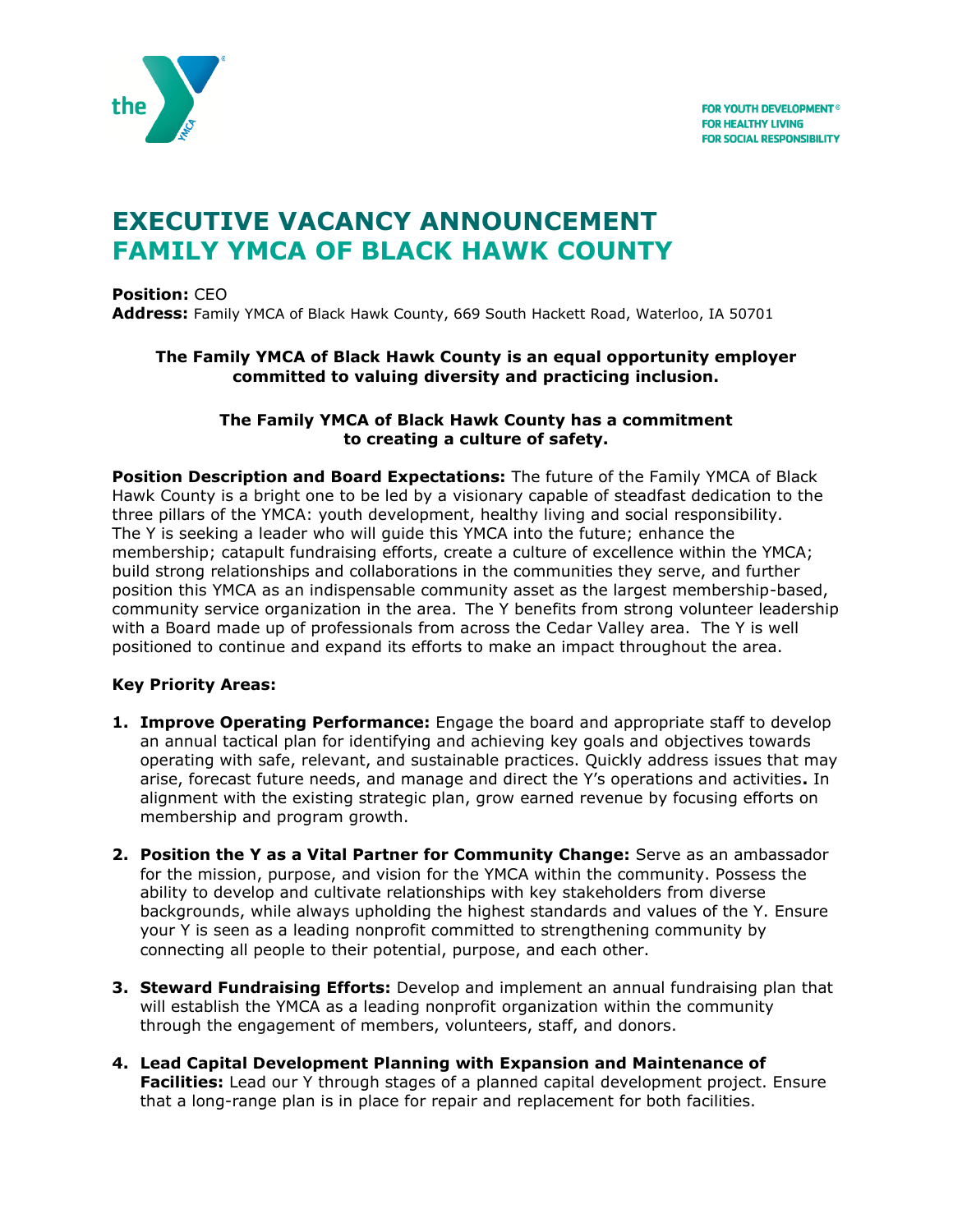



**5. Build and Lead Staff:** Ensure a talent development system is in place and executed. Hire, motivate, nurture, retain, and hold staff accountable for key objectives. Work towards recruiting, retaining, developing, and promoting staff that represent the diversity of the communities we serve. Encourage the team by creating a spirit of camaraderie, inclusion, and sense of mission and purpose.

**Salary Range:** Starting at \$95,000 and commensurate with experience. Relocation assistance may be provided.

**Benefits:** Benefits include participation in the YMCA Retirement Fund (8% Y paid, 4% employee paid). Health, dental, vision, life insurance provided as noted in personnel handbook. PTO and 8 paid holidays are included plus summer half days on Friday or Monday Memorial Day through Labor Day. Program benefits include first child free in childcare, second child at 50% discount. Laptop included.

**Residency:** Residence in Black Hawk County is preferred.

#### **Minimum Criteria for Candidates:**

- 1. Demonstrates excellent written and verbal communication skills and personal values consistent with the YMCA mission.
- 2. Minimum five years prior experience in a senior management role with a YMCA or related experience at a comparable organization with direct supervision of multiple levels of staff and employees.
- 3. Possesses a successful track record in developing and strengthening community relationships and partnerships.
- 4. Experience developing new programs and reviewing and enhancing existing programs to ensure they are offered for both economy and effectiveness in broadening our engagement in the communities we serve.
- 5. Fiscally sound business management approach and proven track record of budget oversight and fiscal management of at least \$1M in operating revenue and experience operating multiple sites.
- 6. Experience in fundraising and grant management.

# **Preferred Criteria for Candidates:**

- 1. YMCA Organizational Leader Certification. Candidates without the certification will have three (3) years to complete certification requirements from date of hire
- 2. Possession of a degree from a 4-year accredited college or university.
- 3. Experience with strategic planning.
- 4. Experience with capital planning and facility management.
- 5. Experience building relationships with and relating to diverse groups of people from all social and economic segments of the community.
- 6. Experience working with Board and volunteer leadership structure.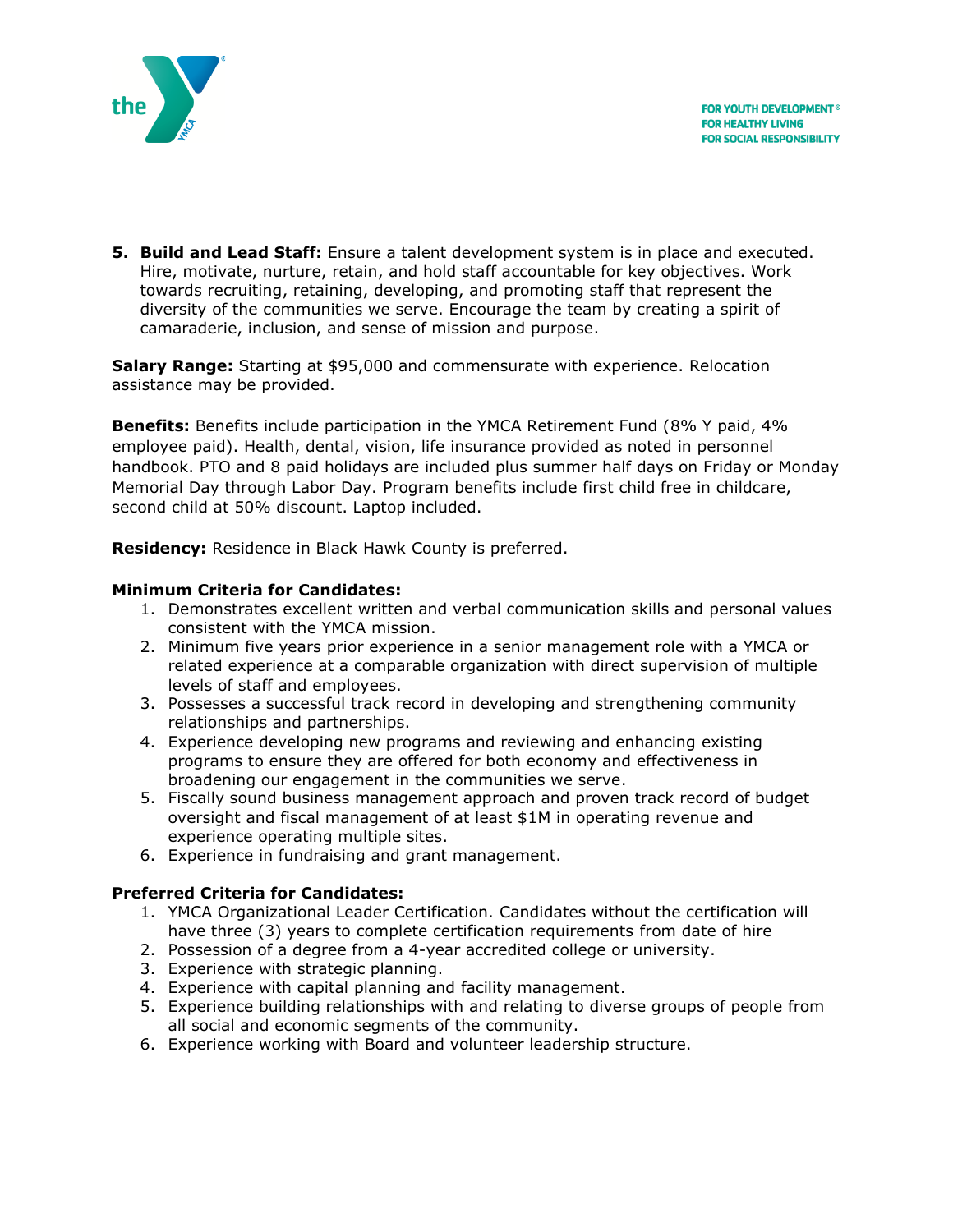

# **YMCA Association Facts:**

**History:** Founded in Waterloo in 1868, the Family YMCA of Black Hawk County has been serving children and adults in the Cedar Valley (Cedar Falls and Waterloo) for over 154 years. The YMCA has three main areas of focus: Healthy Living, Youth Development, and Social Responsibility. In 2021 the YMCA served 8,974 youth and adults through facility memberships and programs.

**YMCA Membership and Facility Features Include:** The YMCA has two branches. Current membership units 2,885, current members 4,601. In 2021 we served 7,048 members. Percentage of membership units by category Youth 13%, Adults 41%, Seniors 27%, Family 19%. The Family YMCA of Black Hawk County was built in 1980. The Wellness Center addition was added in 2000. The Grundy Family YMCA was renovated in 2016 in a building leased from the local Hospital. The Grundy Family YMCA is currently finishing a Phase 2 renovation of their wellness center to expand wellness programming and fitness center space. The Black Hawk County Y is in the beginning stages of capital development planning to fully renovate the facility in Waterloo.

- **The Family YMCA of Black Hawk County** is 55,000 square feet and includes a large and small pool, spa, two steam rooms, gym, 2 wellness centers, group exercise space, spin room, Kids' Adventure Center, 4 locker room areas with shower access and changing, 4 early learning center rooms for ages 6 weeks-5 years, outdoor playground, 3 multipurpose spaces and a board-style meeting room.
- **The Grundy Center branch is 10,000 square feet** and includes 1 wellness center with group exercise spaces that include spin, free weights, yoga, bootcamp & walking area. There are 4 locker room areas with access to changing, Coffee Club space, Child Watch room, 2 multipurpose spaces and a board-style meeting room. School Age Care & Summer Day Camp is hosted in the Grundy Center Elementary lunchroom & gym, with a storage room.

**Programs:** Our work revolves around the 3 key focus areas of youth development, healthy living and social responsibility. Signature programs at each facility include:

- Family YMCA of Black Hawk County Early Learning Center, School Age Care, Summer Day Camp, Diabetes Prevention Program, Blood Pressure Self-Monitoring, Swim Lessons and Wellness programs.
- Grundy Family YMCA School Age Care, Summer Day Camp, Youth Sports and Wellness programs.

**Commitment to a Culture of Safety:** Our organization is committed to provide quality and service in a way that promotes child welfare and safety. We utilize an Aquatics Safety Plan to ensure safe operation of our aquatics facilities and staff regularly review the plan during scheduled meetings and drills. Staff regularly review our Child Abuse Prevention Manual during monthly meetings to ensure a safe environment in our childcare programs. Our required training matrix provides child abuse prevention training (on-going) and support for families. We also have started work in beginning Safety Around Water programs for youth in the Cedar Valley, while managing and reducing any potential high-risk areas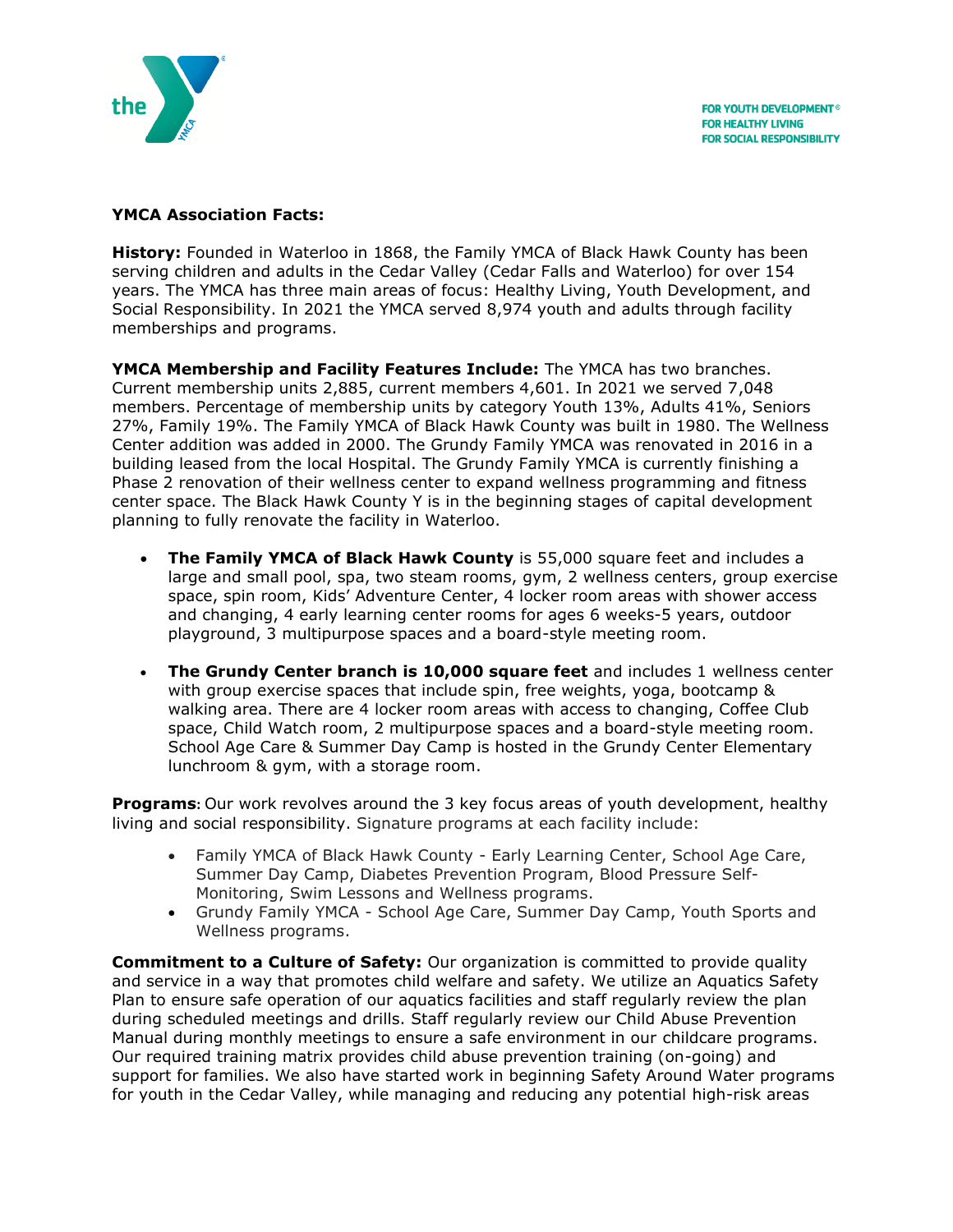

around our physical building (cameras, staff training and oversight with staffing high volume times well).

**Staff:** The Y employs 18 FT staff, 135 PT and 30 seasonal staff. The CEO has 4 direct reports: COO, Associate Executive Director, Director of Youth Development ELC and Director of Youth Development SAC.

**Board:** 15 Board members. Profile includes: 6 Females, 9 Males, with diversity in age and race. The Y has 60 program volunteers.

**Financial:** Annual budget for 2022 is \$2.27 million (fiscal year July to June). The Y has \$150,000 in debt and \$226,000 in the endowment fund.

**Philanthropy and Strategic Priorities:** The Y raised \$148,000 during the 20-21 fiscal year. The goal for the 21-22 Annual Campaign is \$157,500. The strategic plan was completed in 2021. There are 4 major initiatives:

- Membership & Community Outreach promote an environment that embraces our mission statement
- Finance Ensure the financial resources grow and thrive
- Programs provide and promote high quality programs for all people that maximizes and impacts community needs.
- Capital Development Invest in facility and grounds to meet the current and future needs

**Advantages to Area:** The Cedar Valley has large metro access as far as shopping, living and quality of life with a smaller town feel. Life in the Cedar Valley is enhanced by an extensive system of recreational trails and bicycle paths offering both summer and winter recreational activities, numerous municipal and state parks, golf courses, a variety of museums, music, and cultural festivals, and a state-of-the-art performing arts center. The Cedar Valley is home to one of three Iowa Board of Regents universities, a four-year private college, community colleges, innovative public and private Pre-K and K-12 schools, and nationally recognized historic downtown districts.

#### **Other Sites for Information About the Area:**

[https://www.blackhawkymca.org](https://www.blackhawkymca.org/) <https://www.growcedarvalley.com/community/living-here/> [https://waterlooschools.org](https://waterlooschools.org/) [cfschools.org](https://www.cfschools.org/) [www.Heartlandymcas.org](http://www.heartlandymcas.org/) www.ymca.org

# **Target Dates for the Search Process:**

Resumes accepted through: May 16, 2022 Applicants review period: May 17 through June 3, 2022 Preliminary interviews scheduled: June 21, 2022 Final interviews: June 29 and June 30, 2022 CEO selection made by: July 5, 2022 New CEO on board (anticipated): August 1, 2022